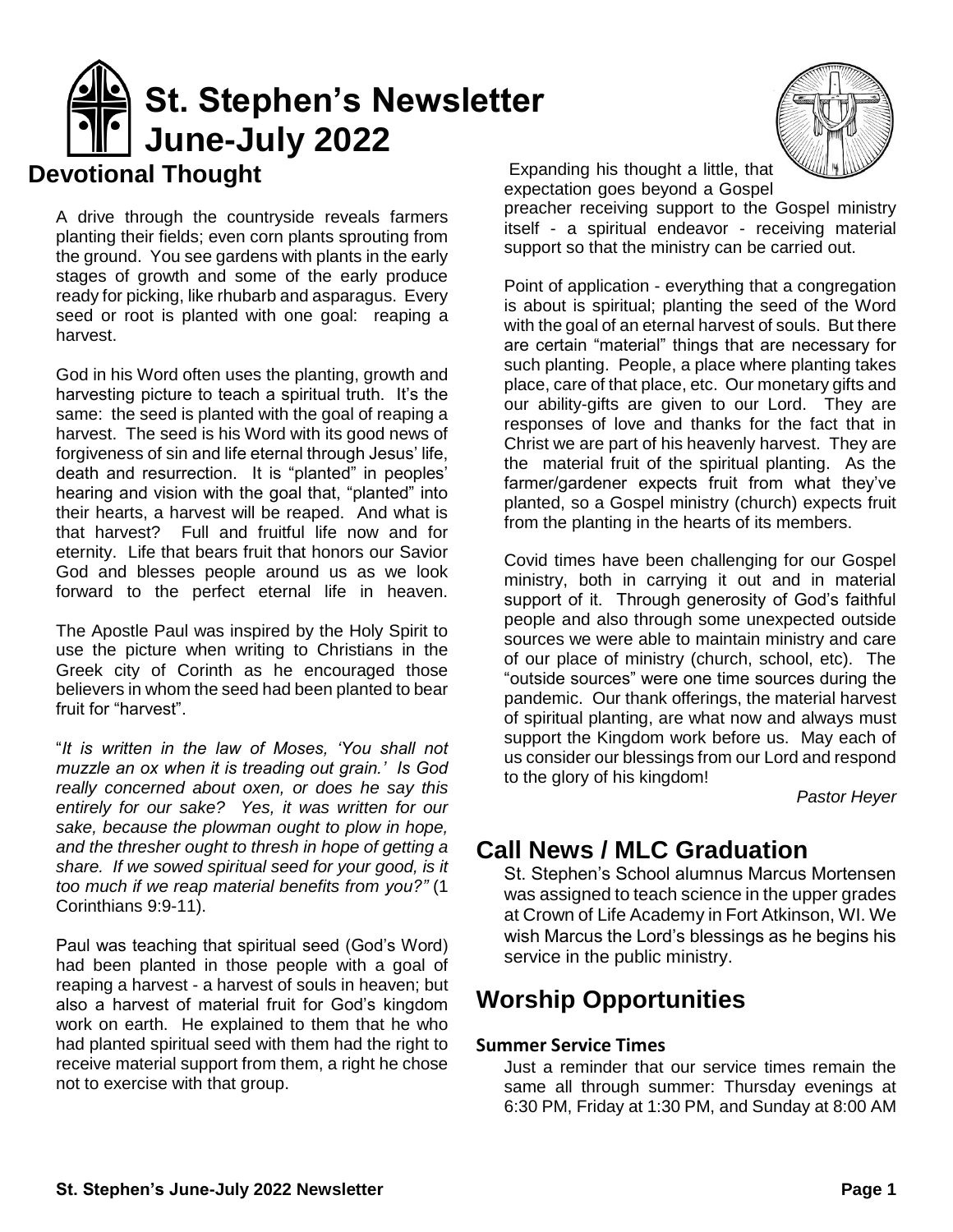& 10:00 AM. We will also continue our Sunday morning Bible Class between the services.

Are you going on vacation this summer? Let's not forget about worship. Our services continue to be streamed via Facebook. They are posted on YouTube on Monday mornings.

You can also find area WELS/ELS churches in areas where you will visit. Go to: [yearbook.wels.net t](http://yearbook.wels.net/)o find a church where you may be.

### **St. Stephen's Radio Service**

Since 1973 St. Stephen's has provided a half-hour radio worship service primarily for members who are homebound and in nursing homes, but also as a tool to share



God's Word with many others. This service provides the opportunity to hear God's precious Word. It airs **every Sunday at 9:30am on WBEV (1430 AM).**

Each half-hour Sunday service on WBEV costs about \$75. You can listen to our radio services over the internet. Go to our [Radio Service Page and listen](https://www.ssbdwels.com/st-stephens-radio-service/)  [by streaming audio.](https://www.ssbdwels.com/st-stephens-radio-service/)

# **Christian Education Opportunities**

**For all…** bible study will continue on Sunday mornings from 9:15 AM-9:45 AM. Currently we are going through *"Pray, Praise, and Give Thanks: Favorite Psalms of God's People"*. Be on the lookout for our next topic in the near the future.



### **Bible Information Class (BIC)**

Another session of our Bible Information Class (BIC) will begin soon. The pastors lead these classes for those who have questions about the Bible, wish to become members, or would just like a review of what we believe. These classes are held **Mondays and Wednesdays at either 11:00 AM or 6:30 PM, starting June 13.** If those times don't work, please speak with a pastor. We are flexible in finding a time that works for anybody.

If you know of anyone that would be interested in this class, invite them. Better yet, come with them. If you do not feel comfortable inviting them, give their name and number to a pastor.

#### **Vacation Bible School**

Our Vacation Bible School will take place **July 25- 29, from 9:00 a.m.-11:30 a.m.**

Bible stories, songs, crafts, and snacks will be just



some of the things happening during this week. The theme for this year is *"The Tree of Life".* Join us as we learn how our Lord gives life that will last into eternity. Our Vacation Bible School is open to all, ages  $3$  yrs to  $8<sup>th</sup>$ grade. Invite your friends and neighbors. Please keep an eye out for online

registration, volunteer opportunities, and snack donations towards the beginning of July.

For those interested, Good Shepherd, our sister congregation, will be hosting Vacation Bible School August 1-5. Contact Good Shepherd for more information.

## **Fellowship Opportunities**



**Beaver Dam Area Organization of WELS Lutheran Seniors**

After a winter recess our OWLS group began meeting again in March. We hosted a brat fry / bake sale Mother's Day weekend at Jungs Garden Center in Randolph. Proceeds will be donated to the WELS European Chaplaincy ministry, the regular "project" of the national OWLS organization. We meet again in June (14th) at Friedens in Randolph. We begin with a potluck lunch at noon. Pastor Jon Bilitz who serves at Wisconsin Lutheran Chapel on the UW-Madison campus will present on ministering to our young people. In July (12th) we'll meet in Beaver Dam, maybe for a picnic (we'll see). Pastor Mike Duncan, who coordinates our WELS work in India and Nepal, will be our presenter.

OWLS is here for all our members 55 and older (or close to it!). We'd love to have more of our "seniors" ioin us for our fellowship.

#### **Lutheran Teens**

The teens will be going bowling on Saturday, June 4, from 1:00 PM-3:00 PM. Cost is \$12 for 2 hours of bowling and shoes.



From June 28-July 1, 8 students and 2 chaperones will be attending

the WELS International Youth Rally at the University of Tennessee. This rally gives youth the opportunity to gather for worship, games, workshops, and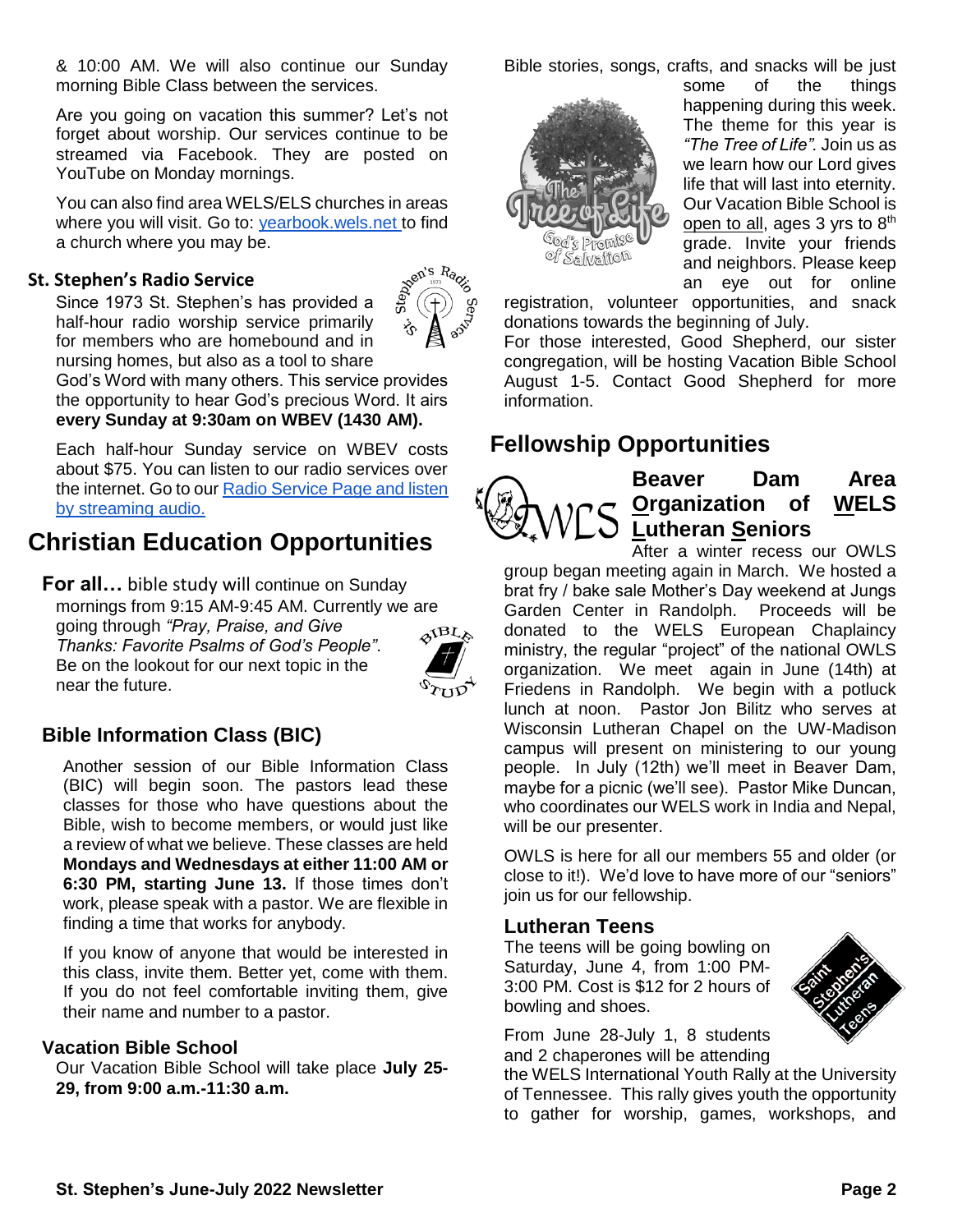entertainment. Please pray that all those attending might be blessed by this event.

### **Calling All High School Graduates**

High School graduation can be an exciting time in a

young adult's life. At the same time many changes take place. Many leave home for the first time to attend college. Others join the workforce. Some might serve our nation in the armed forces.



One thing that should not change is their relationship with Jesus. The years after high school can be a challenge in this respect. We want to help.

On **Saturday, July 9, from 11:00 a.m.-1:00 p.m.,** all high school graduates, no matter what their future plans might be, will be invited to come to **"Connecting Grads to Christ".** We will have a meal and share encouragement to remain close to Jesus. Information on campus ministry will also be shared. Invitations will be sent out soon with more details.

### **Mark Your Calendars!!!**

**Church Picnic** is tentatively scheduled for **Sunday, August 28.** More information will be in future announcements and the next newsletter.

# **Service Opportunities**

# **Ladies' Aid**

The Ladies Aid Constitution Statement of Policies instructs us "to participate annually with the congregation to send "Care" cards to students attending school away from home and to members serving in the military". The card of encouragement contains a monetary gift determined by the amount collected to let our children know we are thinking of them and praying for them.

Although our congregation has been very generous with their giving, the number of recipients has decreased dramatically. We can only send greetings to children whose families let us know where their child will be attending school or where their child will be stationed while serving their country. Please call the church office at 920-885- 3309 to update your child's address for the upcoming school year.

The Ladies Aid ladies are hoping to continue this service by sending cards out sometime in early November (before Thanksgiving and Christmas break). We receive many "thank you's" from our young members who appreciate hearing from their home congregation.

"O Lord, in your mercy bless these gifts, receive our offerings, and make us living sacrifices to you; through Jesus Christ Our Lord. Amen"

## **School News**

### **God Given Opportunities**

As one looks at the life and missionary journeys of Paul, you really begin to see the hand of God at work in every person. Paul, formerly known as Saul, persecuted and imprisoned people for their belief in Christ. God came to Saul one day on the road to Damascus. This man, who once was an enemy of God, became one who spread the Gospel message of Jesus to the corners of the Mediterranean. God gave Paul opportunities throughout his life to tell others about Jesus. Paul used his life to advance the Gospel.

 We can see the life of Paul in each of us as well. We are born enemies of God, separated by the deep chasm of sin. There is nothing in us naturally to bridge that gap. God sent his son as the redeeming sacrifice. His life, death, and resurrection assure us of the gift of FULL and FREE forgiveness.

 As children of God, let us not give up on his word throughout the summer. Let the word of Christ dwell in you richly as you live your lives. This summer you may go on vacation or you may stay home throughout the summer, but there will be endless opportunities to spread the Gospel message. Don't miss those opportunities to live your life of faith. Don't worry about what to say. God will help you in every need. Have a great summer & stay connected to the Lord